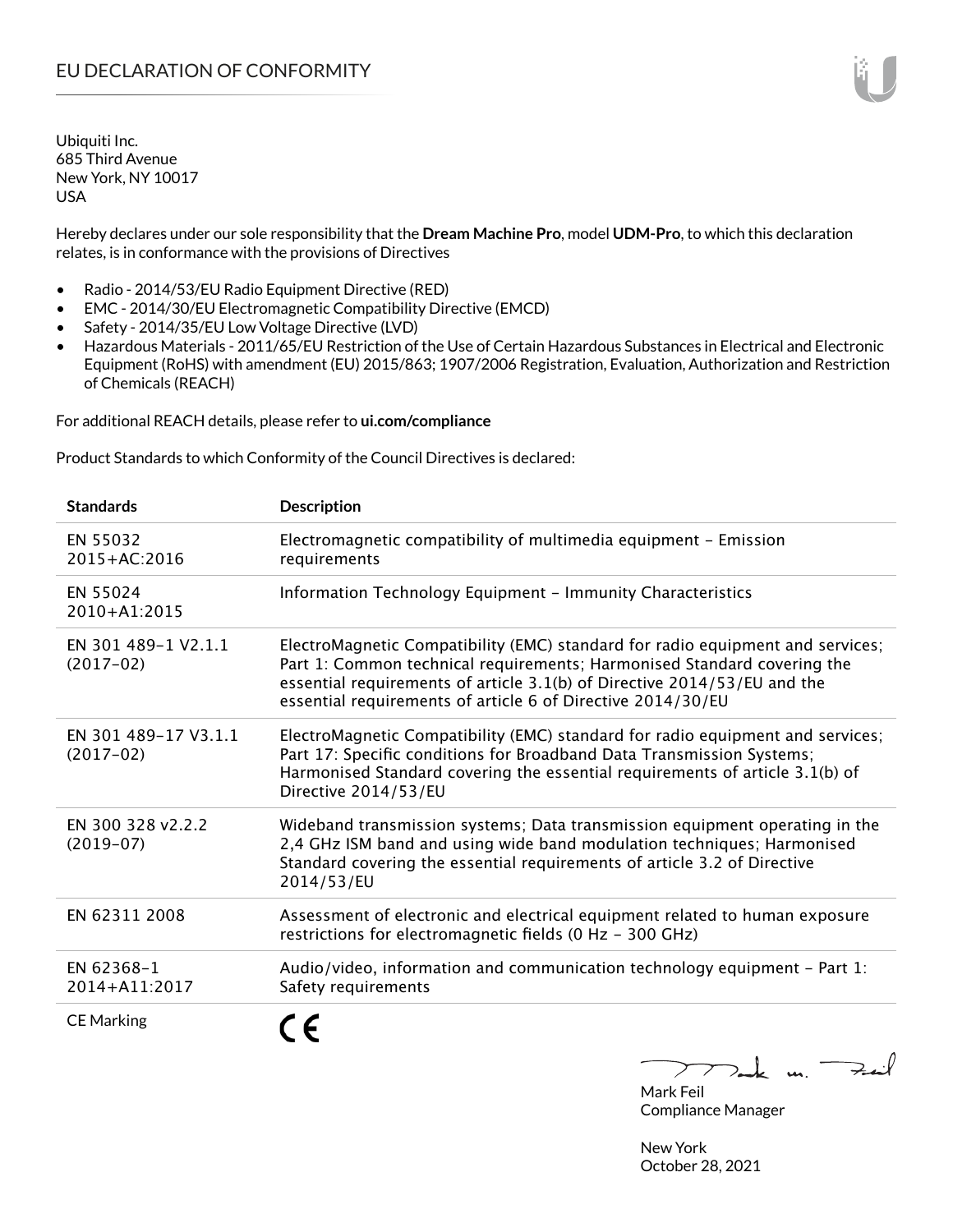## **UDM-Pro**

#### **български** [Bulgarian]

С настоящото Ubiquiti декларира, че това устройство UDM-Pro е в съответствие със съществените изисквания и други приложими разпоредби на Директиви 2014/53/EC, 2014/30/ЕС, 2014/35/ЕС.

### **Hrvatski** [Croatian]

Ubiquiti ovim putem izjavljuje da je ovaj uređaj UDM-Pro sukladan osnovnim zahtjevima i ostalim bitnim odredbama Direktiva 2014/53/EU, 2014/30/EU, 2014/35/EU.

## **Čeština** [Czech]

Ubiquiti tímto prohlašuje, že toto UDM-Pro zařízení, je ve shodě se základními požadavky a dalšími příslušnými ustanoveními směrnic 2014/53/EU, 2014/30/EU, 2014/35/EU.

#### **Dansk** [Danish]

Hermed, Ubiquiti, erklærer at denne UDM-Pro enhed, er i overensstemmelse med de væsentlige krav og øvrige relevante krav i direktiver 2014/53/EU, 2014/30/EU, 2014/35/EU.

## **Nederlands** [Dutch]

Hierbij verklaart Ubiquiti, dat deze UDM-Pro apparaat, in overeenstemming is met de essentiële eisen en de andere relevante bepalingen van richtlijnen 2014/53/EU, 2014/30/EU, 2014/35/EU.

#### **English**

Hereby, Ubiquiti, declares that this UDM-Pro device, is in compliance with the essential requirements and other relevant provisions of Directives 2014/53/EU, 2014/30/EU, 2014/35/EU.

#### **Eesti keel** [Estonian]

Käesolevaga Ubiquiti kinnitab, et antud UDM-Pro seade, on vastavus olulistele nõuetele ja teistele asjakohastele sätetele direktiivide 2014/53/EL, 2014/30/EL, 2014/35/EL.

#### **Suomi** [Finnish]

Täten Ubiquiti vakuuttaa, että tämä UDM-Pro laite, on yhdenmukainen olennaisten vaatimusten ja muiden sitä koskevien direktiivien 2014/53/EU, 2014/30/EU, 2014/35/EU.

## **Français** [French]

Par la présente Ubiquiti déclare que l'appareil UDM-Pro, est conforme aux exigences essentielles et aux autres dispositions pertinentes des directives 2014/53/UE, 2014/30/UE, 2014/35/UE.

## **Deutsch** [German]

Hiermit erklärt Ubiquiti, dass sich dieses UDM-Pro Gerät, in Übereinstimmung mit den grundlegenden Anforderungen und den anderen relevanten Vorschriften der Richtlinien 2014/53/EU, 2014/30/EU, 2014/35/EU befindet.

## **Ελληνικά** [Greek]

Δια του παρόντος, Ubiquiti, δηλώνει ότι αυτή η συσκευή UDM-Pro, είναι σε συμμόρφωση με τις βασικές απαιτήσεις και τις λοιπές σχετικές διατάξεις των οδηγιών 2014/53/EE, 2014/30/EE, 2014/35/EE.

### **Magyar** [Hungarian]

Ezennel Ubiquiti kijelenti, hogy ez a UDM-Pro készülék megfelel az alapvető követelményeknek és más vonatkozó 2014/53/EU, 2014/30/EU, 2014/35/EU irányelvek rendelkezéseit.

#### **Íslenska** [Icelandic]

Hér, Ubiquiti, því yfir að þetta UDM-Pro tæki er í samræmi við grunnkröfur og önnur viðeigandi ákvæði tilskipana 2014/53/ESB, 2014/30/ESB, 2014/35/ESB.

#### **Italiano** [Italian]

Con la presente, Ubiquiti, dichiara che questo dispositivo UDM-Pro, è conforme ai requisiti essenziali ed alle altre disposizioni pertinenti delle direttive 2014/53/UE, 2014/30/UE, 2014/35/UE.

#### **Latviešu valoda** [Latvian]

Ar šo, Ubiquiti, deklarē, ka UDM-Pro ierīce, ir saskaņā ar būtiskajām prasībām un citiem attiecīgiem noteikumiem Direktīvās 2014/53/ES, 2014/30/ES, 2014/35/ES.

#### **Lietuvių kalba** [Lithuanian]

Ubiquiti deklaruoja, kad šis UDM-Pro įrenginys atitinka esminius reikalavimus ir kitas 2014/53/ES, 2014/30/ES, 2014/35/ES Direktyvų nuostatas.

#### **Malti** [Maltese]

Hawnhekk, Ubiquiti, tiddikjara li dan il-mezz UDM-Pro huwa konformi mar-rekwiżiti essenzjali u dispożizzjonijiet rilevanti oħrajn ta 'Direttivi 2014/53/UE, 2014/30/UE, 2014/35/UE.

#### **Norsk** [Norwegian]

Herved Ubiquiti, erklærer at denne UDM-Pro enheten, er i samsvar med de grunnleggende kravene og andre relevante bestemmelser i direktivene 2014/53/EU, 2014/30/EU, 2014/35/EU.

#### **Polski** [Polish]

Niniejszym, Ubiquiti, oświadcza, że urządzenie UDM-Pro, jest zgodny z zasadniczymi wymaganiami oraz pozostałymi stosownymi postanowieniami Dyrektyw 2014/53/UE, 2014/30/UE, 2014/35/UE.

#### **Português** [Portuguese]

Ubiquiti declara que este dispositivo UDM-Pro, está conforme com os requisitos essenciais e outras disposições das Directivas 2014/53/UE, 2014/30/UE, 2014/35/UE.

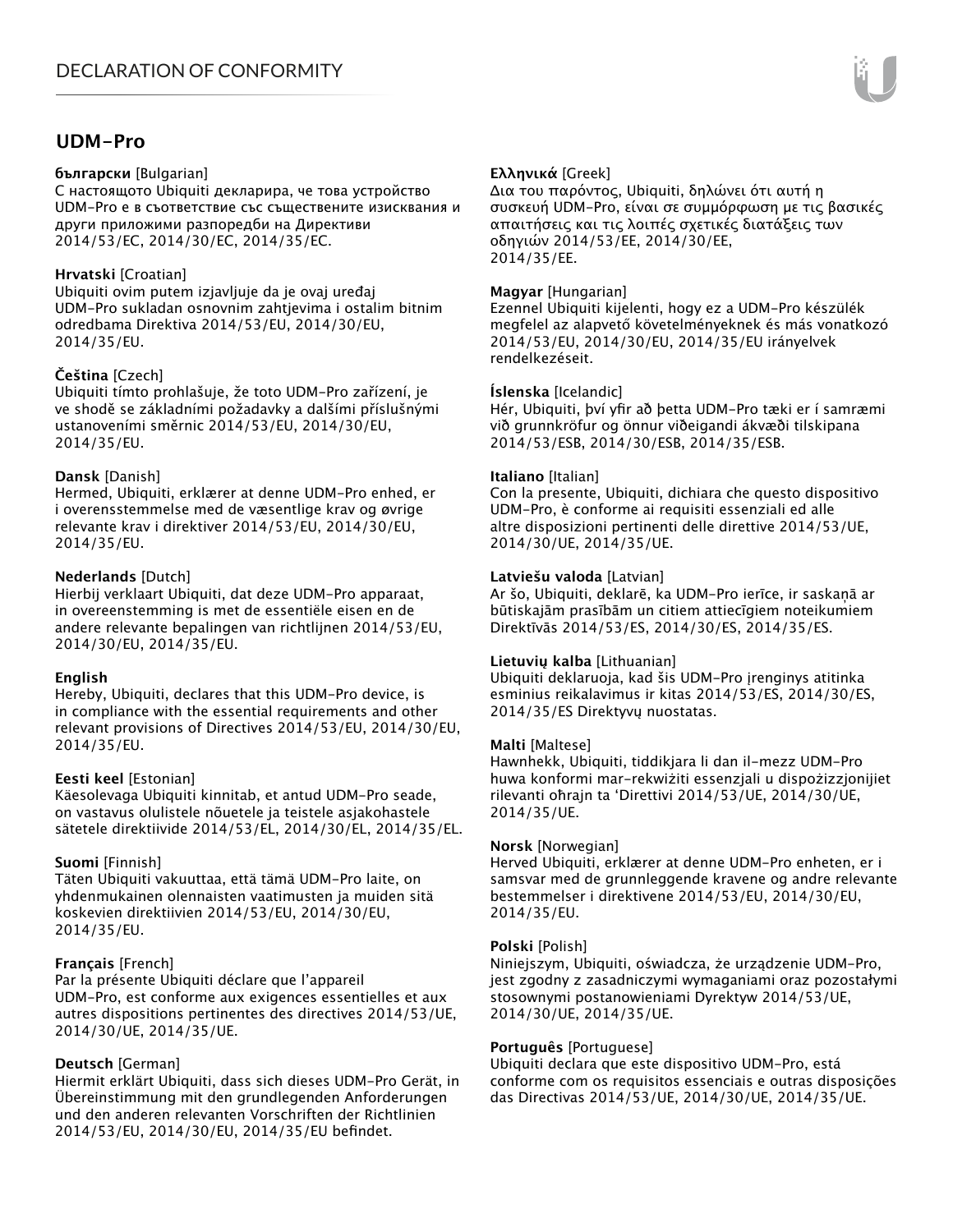#### **Română** [Romanian]

Prin prezenta, Ubiquiti declară că acest dispozitiv UDM-Pro este în conformitate cu cerințele esențiale și alte prevederi relevante ale Directivelor 2014/53/UE, 2014/30/UE, 2014/35/UE.

#### **Slovenčina** [Slovak]

Týmto Ubiquiti, prehlasuje, že toto UDM-Pro zariadenie, je v súlade so základnými požiadavkami a ďalšími relevantnými ustanoveniami smernice 2014/53/EÚ, 2014/30/EÚ, 2014/35/EÚ.

#### **Slovenščina** [Slovenian]

Družba Ubiquiti izjavlja, da je naprava UDM-Pro v skladu z obveznimi zahtevami in drugimi ustreznimi določbami direktiv 2014/53/EU, 2014/30/EU in 2014/35/EU.

#### **Español** [Spanish]

Por medio de la presente Ubiquiti declara que este dispositivo UDM-Pro, cumple con los requisitos esenciales y cualesquiera otras disposiciones aplicables o exigibles de las Directivas 2014/53/UE, 2014/30/UE, 2014/35/UE.

#### **Svenska** [Swedish]

Härmed Ubiquiti, intygar att denna UDM-Pro enhet är i överensstämmelse med de väsentliga egenskapskrav och övriga relevanta bestämmelser som framgår av direktiven 2014/53/EU, 2014/30/EU, 2014/35/EU.

#### **Accessories**:

https://www.ui.com/products/#default https://www.ui.com/products/#accessories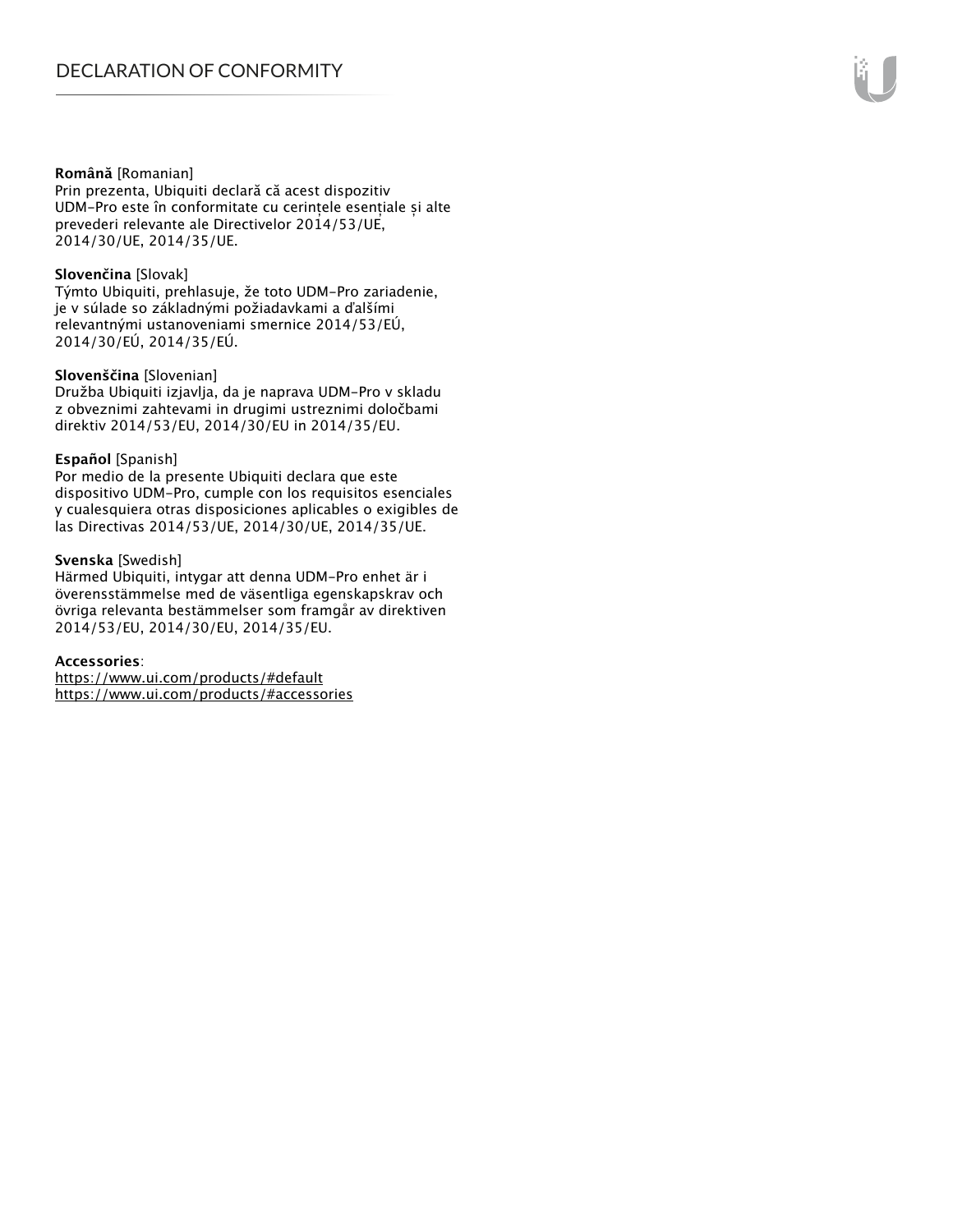Hereby declares under our sole responsibility that the **Dream Machine Pro**, model **UDM-Pro**, to which this declaration relates, is in conformance with the provisions of UK Regulations

- Radio Equipment Regulations 2017
- Electromagnetic Compatibility Regulations 2016
- Electrical Equipment (Safety) Regulations 2016
- Hazardous Materials The Restriction of the Use of Certain Hazardous Substances in Electrical and Electronic Equipment Regulations 2012; 1907/2006 Registration, Evaluation, Authorization and Restriction of Chemicals (REACH)

For additional REACH details, please refer to **ui.com/compliance**

Product Standards to which Conformity of the Council Directives is declared:

| <b>Standards</b>                    | <b>Description</b>                                                                                                                                                                                                                                                                                   |
|-------------------------------------|------------------------------------------------------------------------------------------------------------------------------------------------------------------------------------------------------------------------------------------------------------------------------------------------------|
| EN 55032<br>2015+AC:2016            | Electromagnetic compatibility of multimedia equipment - Emission require-<br>ments                                                                                                                                                                                                                   |
| EN 55024<br>2010+A1:2015            | Information Technology Equipment - Immunity Characteristics                                                                                                                                                                                                                                          |
| EN 301 489-1 V2.1.1<br>$(2017-02)$  | ElectroMagnetic Compatibility (EMC) standard for radio equipment and services;<br>Part 1: Common technical requirements; Harmonised Standard covering the<br>essential requirements of article 3.1(b) of Directive 2014/53/EU and the<br>essential requirements of article 6 of Directive 2014/30/EU |
| EN 301 489-17 V3.1.1<br>$(2017-02)$ | ElectroMagnetic Compatibility (EMC) standard for radio equipment and ser-<br>vices; Part 17: Specific conditions for Broadband Data Transmission Systems;<br>Harmonised Standard covering the essential requirements of article 3.1(b) of<br>Directive 2014/53/EU                                    |
| EN 300 328 v2.2.2<br>$(2019-07)$    | Wideband transmission systems; Data transmission equipment operating in<br>the 2,4 GHz ISM band and using wide band modulation techniques; Harmon-<br>ised Standard covering the essential requirements of article 3.2 of Directive<br>2014/53/EU                                                    |
| EN 62311 2008                       | Assessment of electronic and electrical equipment related to human exposure<br>restrictions for electromagnetic fields (0 Hz - 300 GHz)                                                                                                                                                              |
| EN 62368-1<br>2014+A11:2017         | Audio/video, information and communication technology equipment - Part 1:<br>Safety requirements                                                                                                                                                                                                     |
| <b>UKCA Marking</b>                 | UK<br>><br>$\mathbf{u}$ .                                                                                                                                                                                                                                                                            |

Mark Feil Compliance Manager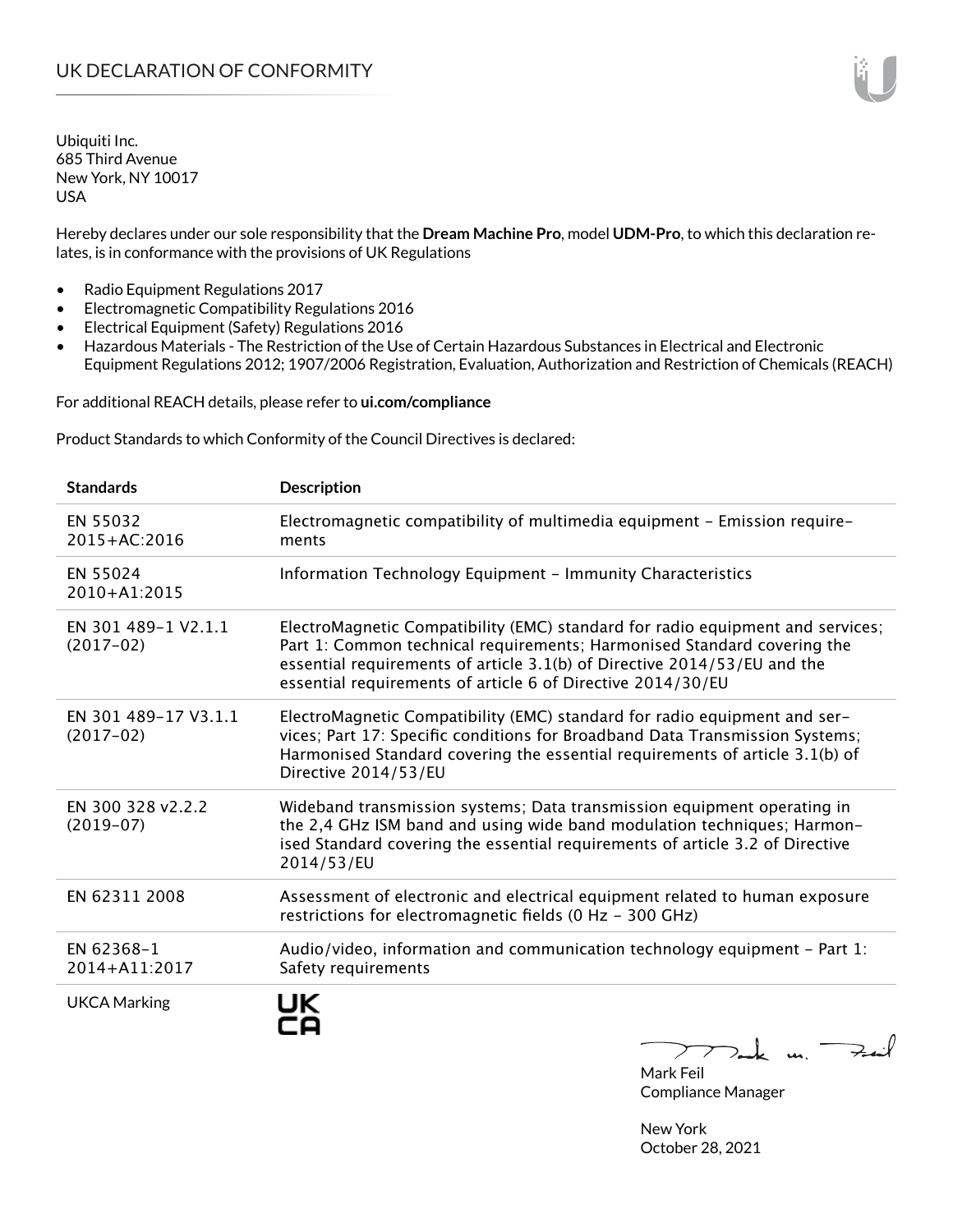Con la presente dichiara sotto la propria esclusiva responsabilità che l' **Dream Machine Pro**, modello **UDM-Pro**, a cui si riferisce la presente dichiarazione, è conforme alle disposizioni delle Direttive

- Radio 2014/53/EU Direttiva sulle apparecchiature radio (RED)
- EMC -2014/30/UE Direttiva sulla Compatibilità Elettromagnetica (EMCD)
- Sicurezza -2014/35/UE Direttiva sulla Bassa Tensione (LVD)
- Materiali Pericolosi -2011/65/UE Restrizione dell'uso di alcune Sostanze Pericolose nelle Apparecchiature Elettriche ed Elettroniche (RoHS) con emendamento (UE) 2015/863; 1907/2006 Registrazione, Valutazione, Autorizzazione e Restrizione delle Sostanze Chimiche (REACH)

Per ulteriori dettagli sul REACH, fare riferimento a **ui.com/compliance**

| <b>Standard</b>                     | <b>Descrizione</b>                                                                                                                                                                                                                                                               |
|-------------------------------------|----------------------------------------------------------------------------------------------------------------------------------------------------------------------------------------------------------------------------------------------------------------------------------|
| EN 55032<br>2015+AC:2016            | Compatibilità elettromagnetica delle apparecchiature multimediali -<br>Prescrizioni di Emissione                                                                                                                                                                                 |
| EN 55024<br>2010+A1:2015            | Apparecchiature per la tecnologia dell'informazione - Caratteristiche di<br>immunità - Limiti e metodi di misura                                                                                                                                                                 |
| EN 301 489-1 V2.1.1<br>$(2017-02)$  | Compatibilità elettromagnetica e problematiche di spettro radio (ERM); Norma<br>di compatibilità elettromagnetica (EMC) per apparecchiature e servizi radio;<br>Parte 1: Requisiti tecnici comuni                                                                                |
| EN 301 489-17 V3.1.1<br>$(2017-02)$ | Norma di Compatibilità Elettromagnetica (EMC) per apparecchiature e servizi<br>radio; Parte 17: Condizioni specifiche per sistemi di trasmissione dati a banda<br>larga; Norma armonizzata relativa ai requisiti essenziali dell'articolo 3.1(b) della<br>direttiva 2014/53/UE   |
| EN 300 328 v2.2.2<br>$(2019-07)$    | Sistemi di trasmissione a banda larga; apparecchiature di trasmissione dati che<br>operano nella banda 2,4 GHz ISM e che utilizzano tecniche di modulazione a<br>banda larga; norma armonizzata relativa ai requisiti essenziali dell'articolo 3.2<br>della direttiva 2014/53/UE |
| EN 302 502 V2.1.1<br>$(2017-03)$    | Sistemi di Accesso Wireless (WAS); sistemi fissi di trasmissione dati a banda<br>larga a 5,8 GHz; norma armonizzata che soddisfa i requisiti essenziali<br>dell'articolo 3.2 della direttiva 2014/53/UE                                                                          |
| EN 62311 2008                       | Valutazione degli apparecchi elettronici ed elettrici in relazione ai limiti di base<br>per l'esposizione umana ai campi elettromagnetici (0 Hz - 300 GHz)                                                                                                                       |
| EN 62368-1<br>2014+A11:2017         | Apparecchiature per la tecnologia audio/video, dell'informazione e della<br>comunicazione - Parte 1: Requisiti di sicurezza                                                                                                                                                      |
| <b>CE Marking</b>                   | $>$ ak un.<br>$\sqrt{ }$                                                                                                                                                                                                                                                         |

Mark Feil Compliance Manager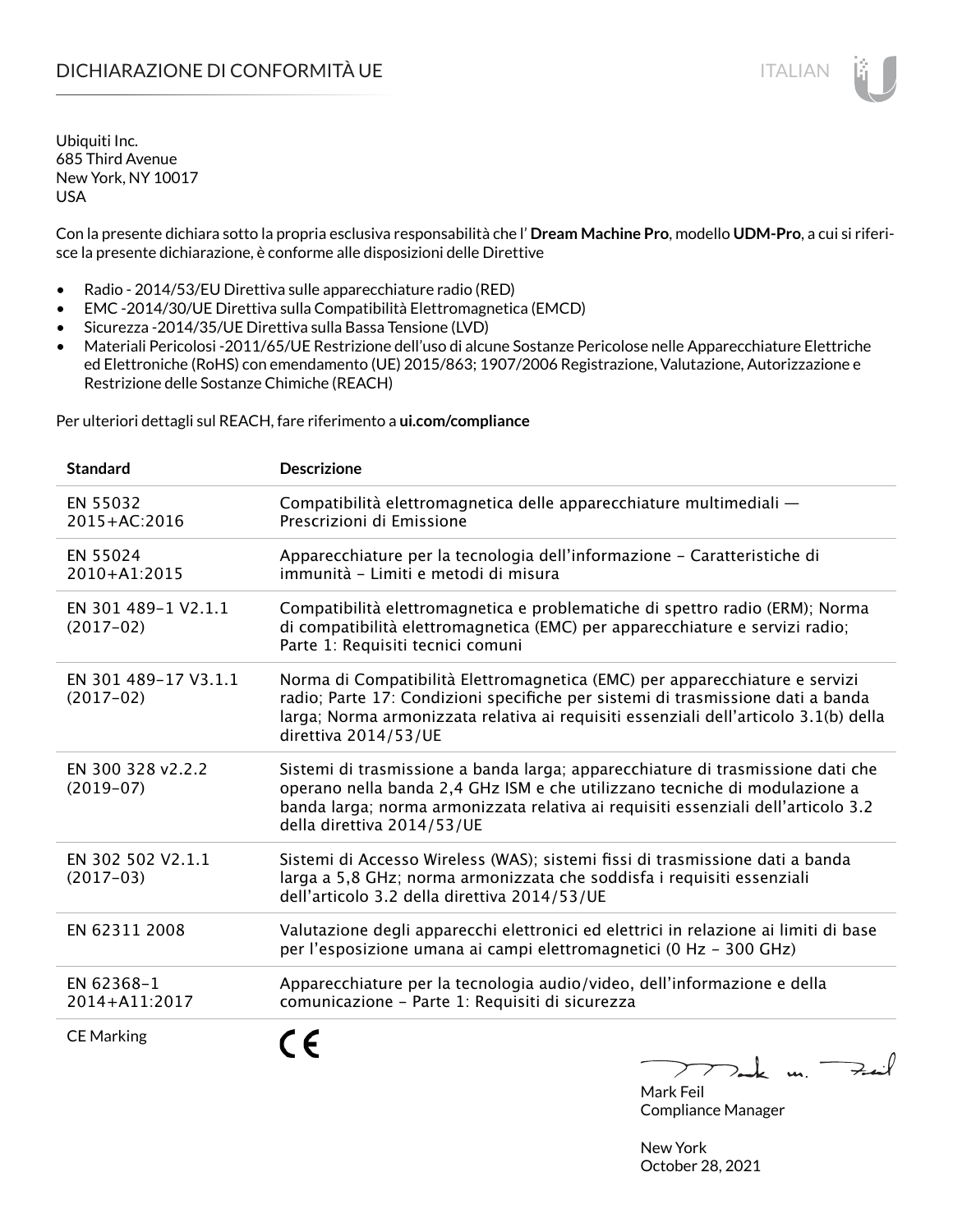# DÉCLARATION DE CONFORMITÉ UE EN ENCHANGEMENT DE CONFORMITÉ UNE ENCHANGEMENT DE CONFORMITÉ UNE ENCHANGEMENT DE

Ubiquiti Inc. 685 Third Avenue New York, NY 10017 USA

Déclare par la présente, sous notre seule responsabilité, que l'**Dream Machine Pro**, modèle **UDM-Pro**, auquel se rapporte cette déclaration, est conforme aux dispositions des Directives

- Radio 2014/53/EU Directive sur les Équipements Radio (RED)
- EMC -2014/30/EU Directive sur la Compatibilité Electromagnétique (EMCD)
- Sécurité -2014/35/EU Directive sur la Basse Tension (LVD)
- Matières dangereuses -2011/65/UE Restriction de l'utilisation de Certaines Substances Dangereuses dans les Equipements Electriques et Electroniques (RoHS) avec amendement (EU) 2015/863 ; 1907/2006 Enregistrement, Evaluation, Autorisation et Restriction des Produits Chimiques (REACH)

Pour plus de détails sur le règlement REACH, veuillez consulter le site **ui.com/compliance**

| <b>Normes</b>                       | La description                                                                                                                                                                                                                                                                                                                         |
|-------------------------------------|----------------------------------------------------------------------------------------------------------------------------------------------------------------------------------------------------------------------------------------------------------------------------------------------------------------------------------------|
| EN 55032<br>2015+AC:2016            | Compatibilité électromagnétique des équipements multimédia — Exigences<br>d'émission                                                                                                                                                                                                                                                   |
| EN 55024<br>2010+A1:2015            | Appareils de traitement de l'information - Caractéristiques d'immunité -<br>Limites et méthodes de mesure                                                                                                                                                                                                                              |
| EN 301 489-1 V2.1.1<br>$(2017-02)$  | Compatibilité électromagnétique et spectre radioélectrique (ERM) ; Norme de<br>compatibilité électromagnétique (CEM) pour les équipements de communication<br>radio et services ; Partie 1 : Exigences techniques communes                                                                                                             |
| EN 301 489-17 V3.1.1<br>$(2017-02)$ | Norme de compatibilité électromagnétique (CEM) concernant les équipements<br>de communication radio et services ; partie 17 : Exigences particulières<br>applicables aux systèmes de transmission de données à large bande ; norme<br>harmonisée couvrant les exigences essentielles de l'article 3.1(b) de la directive<br>2014/53/UE |
| EN 300 328 v2.2.2<br>$(2019-07)$    | Systèmes de transmission de données à large bande ; Matériel de transmission<br>de données fonctionnant dans la bande ISM à 2, 4 GHz et utilisant des<br>techniques de modulation à étalement du spectre ; Norme harmonisée couvrant<br>les exigences essentielles de l'article 3.2 de la directive 2014/53/UE.                        |
| EN 62311 2008                       | Évaluation des équipements électroniques et électriques en relation avec les<br>restrictions d'exposition humaine pour les champs électromagnétiques (0 Hz -<br>300 GHz)                                                                                                                                                               |
| EN 62368-1<br>2014+A11:2017         | Equipements des technologies de l'audio/vidéo, de l'information et de la<br>communication - Partie 1 : exigences de sécurité                                                                                                                                                                                                           |
| <b>CE Marking</b>                   | n                                                                                                                                                                                                                                                                                                                                      |

Feat  $2nk$  u.  $\overline{\phantom{a}}$ ╱

Mark Feil Compliance Manager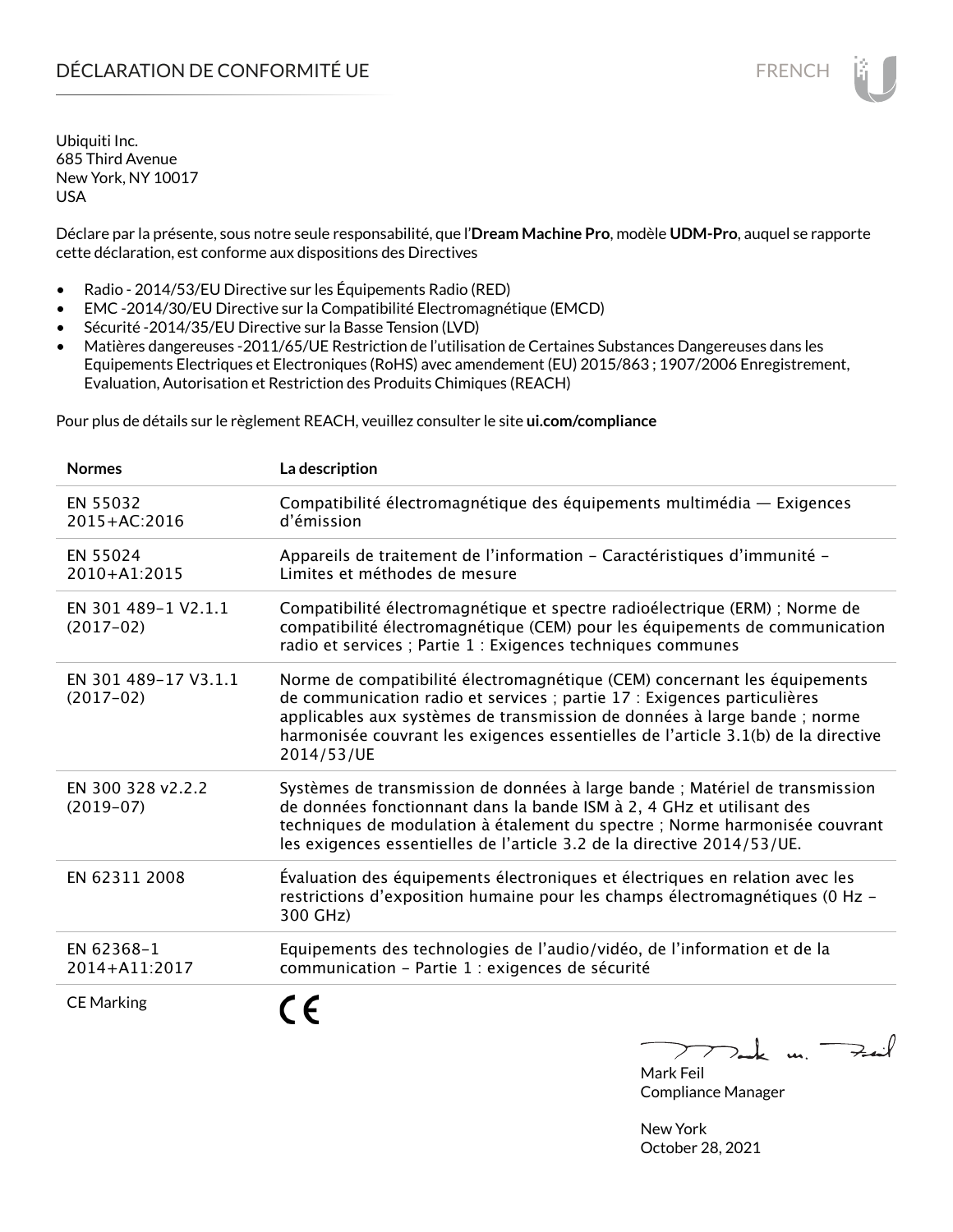Por la presente declaramos bajo nuestra exclusiva responsabilidad que el **Dream Machine Pro**, modelo **UDM-Pro**, al que se refiere esta declaración, es conforme con las disposiciones de las Directivas

- Radio 2014/53/EU Directiva de Equipos de Radio (RED)
- EMC -2014/30/Directiva de Compatibilidad Electromagnética de la UE (EMCD)
- Seguridad -2014/35/Directiva de Baja Tensión de la UE (LVD)
- Materiales Peligrosos -2011/65/UE Restricción de la Utilización de Determinadas Sustancias Peligrosas en Aparatos Eléctricos y Electrónicos (RoHS) con la enmienda (UE) 2015/863; 1907/2006 Registro, Evaluación, Autorización y Restricción de Sustancias Químicas (REACH)

Para más detalles sobre el REACH, consulte **ui.com/compliance**

| <b>Estándares</b>                   | Descripción                                                                                                                                                                                                                                                                                         |
|-------------------------------------|-----------------------------------------------------------------------------------------------------------------------------------------------------------------------------------------------------------------------------------------------------------------------------------------------------|
| EN 55032<br>2015+AC:2016            | Compatibilidad electromagnética de equipos multimedia. Requisitos de emisión                                                                                                                                                                                                                        |
| EN 55024<br>2010+A1:2015            | Equipos de tecnología de la información - Características de inmunidad -<br>Límites y métodos de medida                                                                                                                                                                                             |
| EN 301 489-1 V2.1.1<br>$(2017-02)$  | Cuestiones de Compatibilidad Electromagnética y Espectro de Radiofrecuencia<br>(ERM). Compatibilidad electromagnética (CEM): norma para equipos de radio y<br>servicios. Parte 1: Requisitos técnicos comunes                                                                                       |
| EN 301 489-17 V3.1.1<br>$(2017-02)$ | Norma de Compatibilidad Electromagnética (CEM) para equipos y servicios<br>radioeléctricos; Parte 17: Condiciones específicas para sistemas de transmisión<br>de datos de banda ancha; Norma armonizada que cubre los requisitos<br>esenciales del artículo 3.1.b) de la Directiva 2014/53/UE       |
| EN 300 328 v2.2.2<br>$(2019-07)$    | Sistemas de transmisión de datos de banda ancha; Equipos de transmisión<br>de datos, que funcionan en la banda ISM de 2,4 GHz y utilizan técnicas de<br>modulación de espectro ensanchado; Norma armonizada que cubre los<br>requisitos esenciales según el artículo 3.2 de la Directiva 2014/53/UE |
| EN 62311 2008                       | Evaluación de los equipos electrónicos y eléctricos en relación con las<br>restricciones relativas a la exposición de las personas a los campos<br>electromagnéticos (0 Hz - 300 GHz)                                                                                                               |
| EN 62368-1<br>2014+A11:2017         | Equipos de audio y vídeo, de tecnología de la información y de la comunicación<br>- Parte 1: Requisitos de seguridad                                                                                                                                                                                |
| <b>CE Marking</b>                   |                                                                                                                                                                                                                                                                                                     |

 $k$  m. Fail

Mark Feil Compliance Manager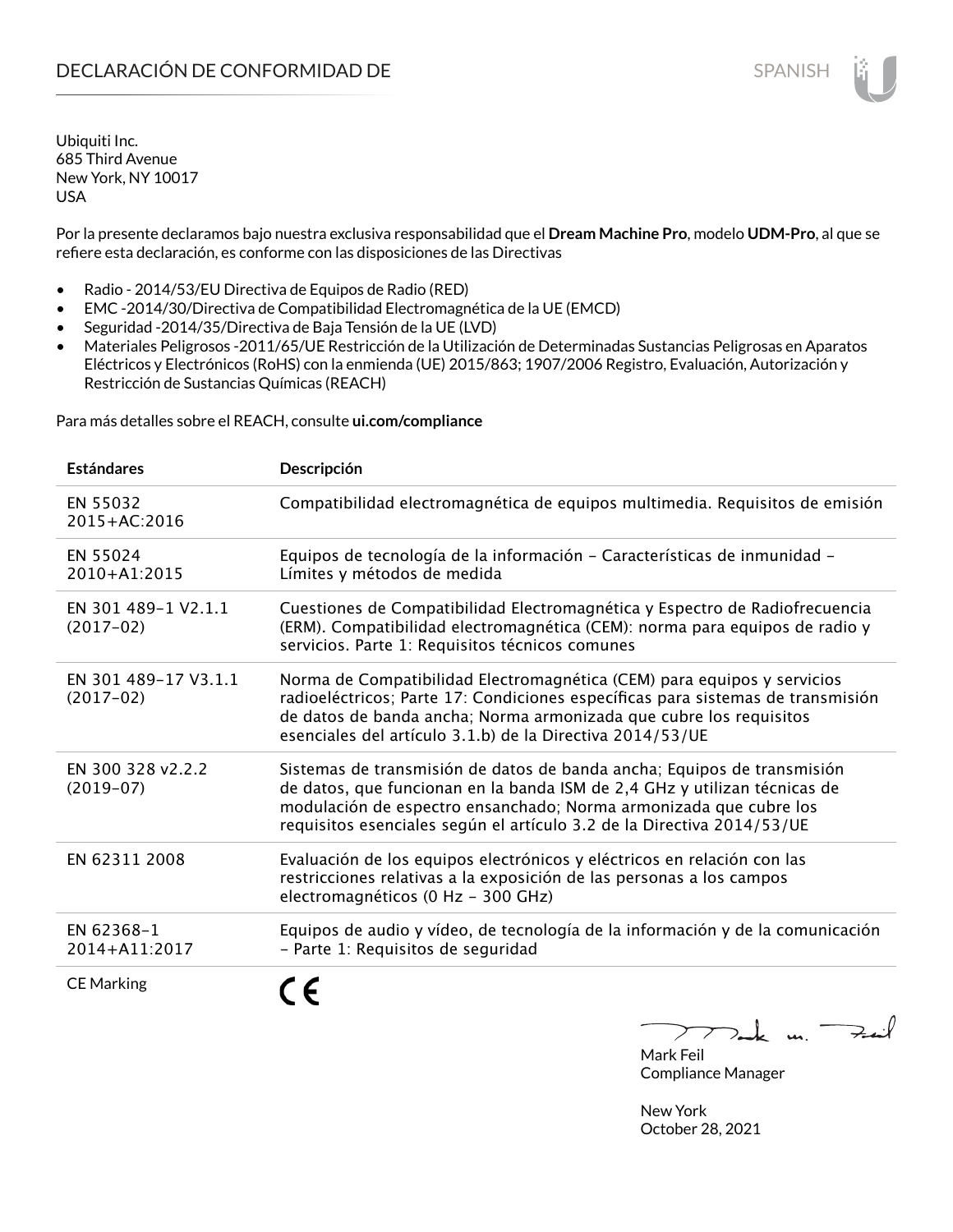## DECLARAȚIA DE CONFORMITATE UE EXTERNATION ANNO 1999 EN ANNO 1999 ROMANIAN

Ubiquiti Inc. 685 Third Avenue New York, NY 10017 USA

Prin prezenta declarăm sub răspunderea noastră exclusivă că "**Dream Machine Pro**", modelul **UDM-Pro**, la care se referă această declarație, este în conformitate cu prevederile directivelor următoare:

- Radio 2014/53/EU Radio Equipment Directive (RED) (Directiva UE privind echipamentele radio)
- EMC -2014/30/EU Electromagnetic Compatibility Directive (EMCD) (Directiva UE privind compatibilitatea electromagnetică)
- Siguranță -2014/35/EU Low Voltage Directive (LVD) (Directiva UE privind joasa tensiune)
- Materiale periculoase -2011/65/EU Restriction of the Use of Certain Hazardous Substances in Electrical and Electronic Equipment (RoHS) with amendment (EU) 2015/863 (Directiva UE privind restricția utilizării anumitor substanțe periculoase în echipamentele electrice și electronice (RoHS) cu amendamentele ulterioare); 1907/2006 Registration, Evaluation, Authorization and Restriction of Chemicals (REACH) (Regulamentul Uniunii Europene privind înregistrarea, evaluarea si autorizarea produselor chimice)

Pentru detalii suplimentare referitoare la regulamentul REACH, vă rugăm să consultați site-ul **ui.com/compliance**

| <b>Standarde</b>                    | <b>Descriere</b>                                                                                                                                                                                                                                                                                  |
|-------------------------------------|---------------------------------------------------------------------------------------------------------------------------------------------------------------------------------------------------------------------------------------------------------------------------------------------------|
| EN 55032<br>2015+AC:2016            | Compatibilitatea electromagnetică a echipamentelor multimedia - Cerințe<br>privind emisiile                                                                                                                                                                                                       |
| EN 55024<br>2010+A1:2015            | Echipamente pentru tehnologia informației. Caracteristici ale imunității. Limite<br>și metode de măsurare                                                                                                                                                                                         |
| EN 301 489-1 V2.1.1<br>$(2017-02)$  | Compatibilitatea electromagnetică și chestiuni legate de spectrul de frecvențe<br>radio (ERM); Standard de compatibilitate electromagnetică (EMC) pentru<br>echipamente și servicii radio; Partea 1: Cerințe tehnice comune                                                                       |
| EN 301 489-17 V3.1.1<br>$(2017-02)$ | Standard de compatibilitate electromagnetică (EMC) pentru echipamente și<br>servicii radio; Partea 17: Conditii specifice pentru sistemele de transmisie<br>a datelor în bandă largă; Standard armonizat privind cerințele esențiale ale<br>articolului 3.1 litera (b) din Directiva 2014/53 / UE |
| EN 300 328 v2.2.2<br>$(2019-07)$    | Sisteme de transmisie pe bandă largă; Echipamente de transmisie de date care<br>funcționează în banda ISM de 2,4 GHz și utilizează tehnici de modulare a benzii<br>largi; Standard armonizat privind cerintele esentiale ale articolului 3.2 din<br>Directiva 2014/53 / UE                        |
| EN 62311 2008                       | Evaluarea echipamentelor electronice și electrice legate de restricțiile expunerii<br>umane la câmpurile electromagnetice (0 Hz - 300 GHz)                                                                                                                                                        |
| EN 62368-1<br>2014+A11:2017         | Echipamente tehnologice audio / video, informaționale și de comunicații. Partea<br>1: Cerințe de siguranță                                                                                                                                                                                        |
| <b>CE Marking</b>                   |                                                                                                                                                                                                                                                                                                   |

 $k$  un  $\rightarrow$ 

Mark Feil Compliance Manager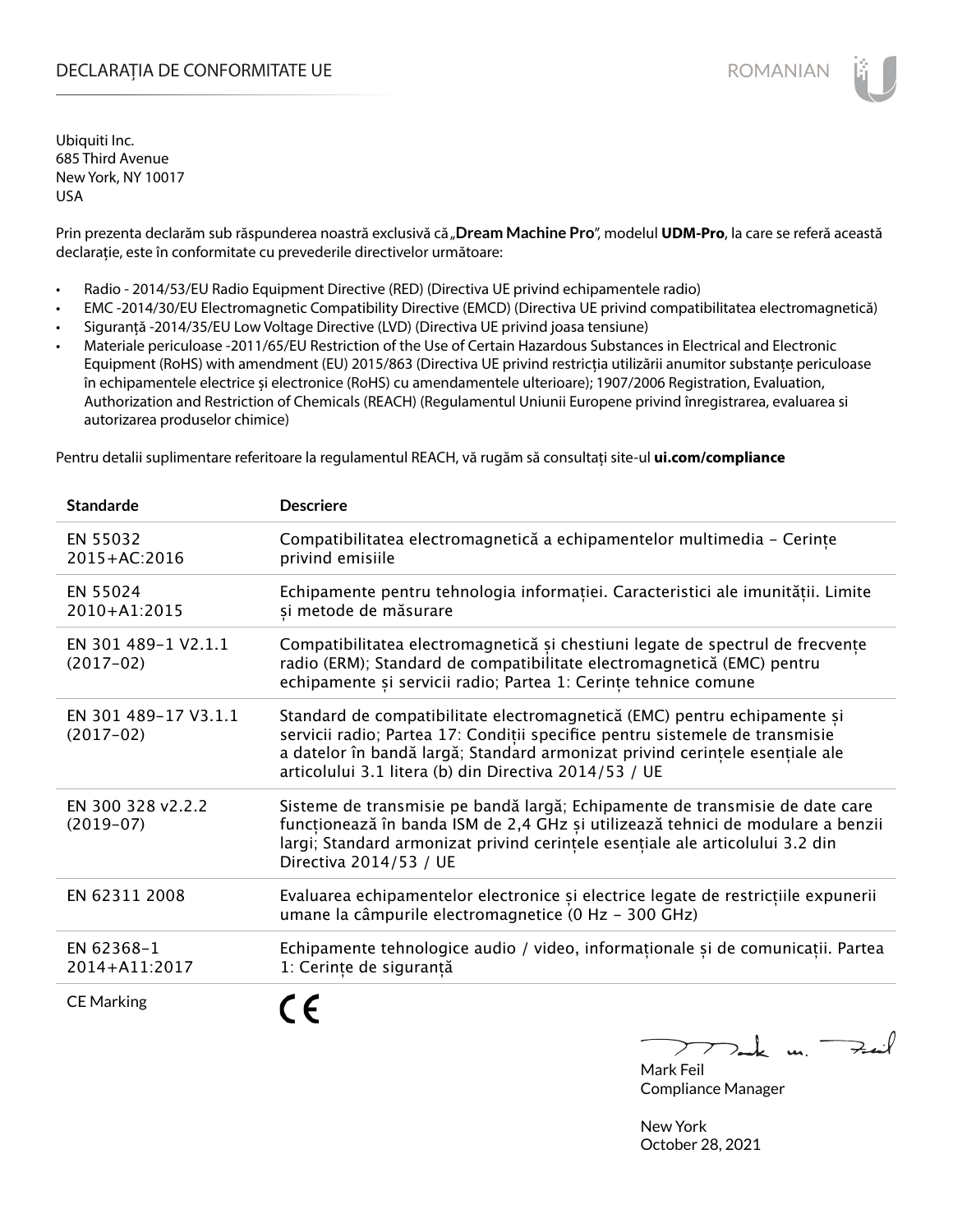# DEKLARACJA ZGODNOŚCI UE POLISH

Ubiquiti Inc. 685 Third Avenue New York, NY 10017 USA

Niniejszym oświadczam z naszą wyłączną odpowiedzialnością, że **Dream Machine Pro**, model **UDM-Pro**, do którego odnosi się niniejsza deklaracja, jest zgodny z przepisami Dyrektyw

- Radio 2014/53/Dyrektywa Sprzętu Radiowego UE (RED)
- EMC -2014/30/Dyrektywa Zgodności Elektromagnetycznej UE (EMCD)
- Bezpieczeństwo -2014/35/Dyrektywa Niskiego Napięcia UE (LVD)
- Materiały Niebezpieczne -2011/65/Restrykcje Dotyczące Użycia NIektórych Niebezpiecznych Substancji w Sprzęcie Elektrycznym i Elektronicznym UE (RoHS) ze zmianą (UE) 2015/863; 1907/2006 Rejestracja, Ocena, Zezwolenie i Restrykcje Dotyczące Chemikaliów (REACH)

Aby uzyskać dodatkowe informacje REACH, należy przejść do **ui.com/compliance**

| Normy                               | <b>Opis</b>                                                                                                                                                                                                                                                         |
|-------------------------------------|---------------------------------------------------------------------------------------------------------------------------------------------------------------------------------------------------------------------------------------------------------------------|
| EN 55032<br>2015+AC:2016            | Kompatybilność elektromagnetyczna sprzętu multimedialnego - Wymagania<br>emisyjne                                                                                                                                                                                   |
| EN 55024<br>2010+A1:2015            | Sprzęt technologii informatycznej - Charakterystyka odporności - Limity i<br>metody pomiarowe                                                                                                                                                                       |
| EN 301 489-1 V2.1.1<br>$(2017-02)$  | Kompatybilność elektromagnetyczna i Zagadnienia widma Radiowego (ERM);<br>Standard Kompatybilności ElektroMagnetycznej (EMC) dla sprzętu radiowego i<br>usług; Część 1: Typowe wymagania techniczne                                                                 |
| EN 301 489-17 V3.1.1<br>$(2017-02)$ | Standard Kompatybilności ElektroMagnetycznej (EMC) dla sprzętu radiowego<br>i usług; Część 17: Szczególne warunki dla Szerokopasmowych Systemów<br>Transmisji Danych; Norma zharmonizowana obejmująca zasadnicze wymagania<br>art. 3.1 lit. b) dyrektywy 2014/53/UE |
| EN 300 328 v2.2.2<br>$(2019-07)$    | Szerokopasmowe systemy transmisji; Szprzęt transmisji danych działający w<br>paśmie 2,4 GHz ISM i używający szerokopasmowe techniki modulacyjne; Norma<br>zharmonizowana obejmująca zasadnicze wymagania artykułu 3.2 dyrektywy<br>2014/53/UE                       |
| EN 62311 2008                       | Oszacowanie elektronicznego i elektrycznego sprzętu związanego z<br>ograniczeniami narażenia ludzi na pola elektromagnetyczne (0 Hz - 300 GHz)                                                                                                                      |
| EN 62368-1<br>2014+A11:2017         | Audio/wideo, sprzęt technologii informatycznej i komunikacyjnej - Część 1:<br>Wymagania dotyczące bezpieczeństwa                                                                                                                                                    |
| <b>CE Marking</b>                   |                                                                                                                                                                                                                                                                     |

Fail

Mark Feil Compliance Manager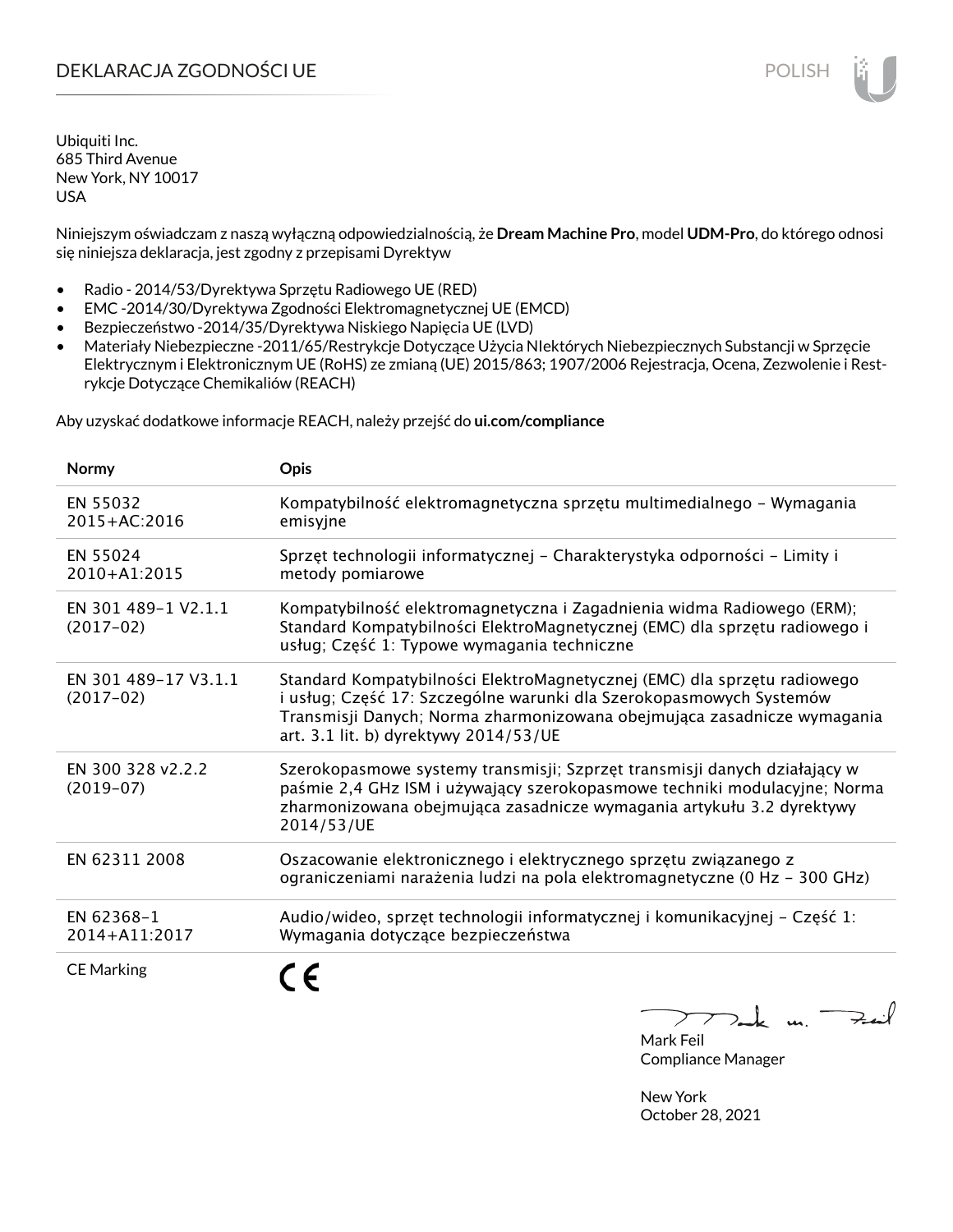# I**ZJAVA EU O SKLADNOSTI** SLOVENIAN

Ubiquiti Inc. 685 Third Avenue New York, NY 10017 USA

S tem dokumentom na lastno odgovornost izjavljamo, da je naprava **Dream Machine Pro**, model **UDM-Pro**, na katerega se ta izjava nanaša, v skladu z določbami naslednjih direktiv:

- Radio 2014/53/EU Direktiva o radijski opremi (RED)
- EMC -2014/30/EU Direktiva o elektromagnetni združljivosti (EMCD)
- Varnost -2014/35/EU Direktiva o nizkonapetostni opremi (LVD)
- Nevarne snovi -2011/65/EU Direktiva o omejevanju uporabe nekaterih nevarnih snovi v električni in elektronski opremi (RoHS) s spremembo (EU) 2015/863; 1907/2006 Uredba o registraciji, evalvaciji, avtorizaciji in omejevanju kemikalij (REACH)

Več podrobnosti o REACH uredbi si poglejte na **ui.com/compliance**

| <b>Standardi</b>                    | <b>Opis</b>                                                                                                                                                                                                                                       |
|-------------------------------------|---------------------------------------------------------------------------------------------------------------------------------------------------------------------------------------------------------------------------------------------------|
| EN 55032<br>$2015 + AC:2016$        | Elektromagnetna združljivost večpredstavnostne opreme - Zahteve glede<br>elektromagnetnega sevanja                                                                                                                                                |
| EN 55024<br>2010+A1:2015            | Oprema za informacijsko tehnologijo - Karakteristike odpornosti proti motnjam<br>- Mejne vrednosti in merilne metode                                                                                                                              |
| EN 301 489-1 V2.1.1<br>$(2017-02)$  | Elektromagnetna združljivost in zadeve v zvezi z radijskim spektrom (ERM) -<br>Standard elektromagnetne združljivosti (EMC) za radijsko opremo in storitve -<br>1. del: Splošne tehnične zahteve                                                  |
| EN 301 489-17 V3.1.1<br>$(2017-02)$ | Standard elektromagnetne združljivosti (EMC) za radijsko opremo in storitve<br>- 17. del: Posebni pogoji za širokopasovne sisteme za prenos podatkov -<br>Harmonizirani standard, ki zajema bistvene zahteve člena 3.1(b) direktive<br>2014/53/EU |
| EN 300 328 v2.2.2<br>$(2019-07)$    | Širokopasovni prenosni sistemi - Oprema za prenos podatkov v frekvenčnem<br>pasu 2,4 GHz ISM, ki uporablja širokopasovne modulacijske tehnike -<br>Harmonizirani standard, ki zajema bistvene zahteve člena 3.2 direktive<br>2014/53/EU           |
| EN 62311 2008                       | Ocena elektronske in električne opreme glede omejevanja izpostavljenosti ljudi<br>elektromagnetnim sevanjem (0 Hz - 300 GHz)                                                                                                                      |
| EN 62368-1<br>2014+A11:2017         | Oprema za avdio/video, informacijsko in komunikacijsko tehnologijo - 1. del:<br>Varnostne zahteve                                                                                                                                                 |
| <b>CE Marking</b>                   |                                                                                                                                                                                                                                                   |

m. Fail

Mark Feil Compliance Manager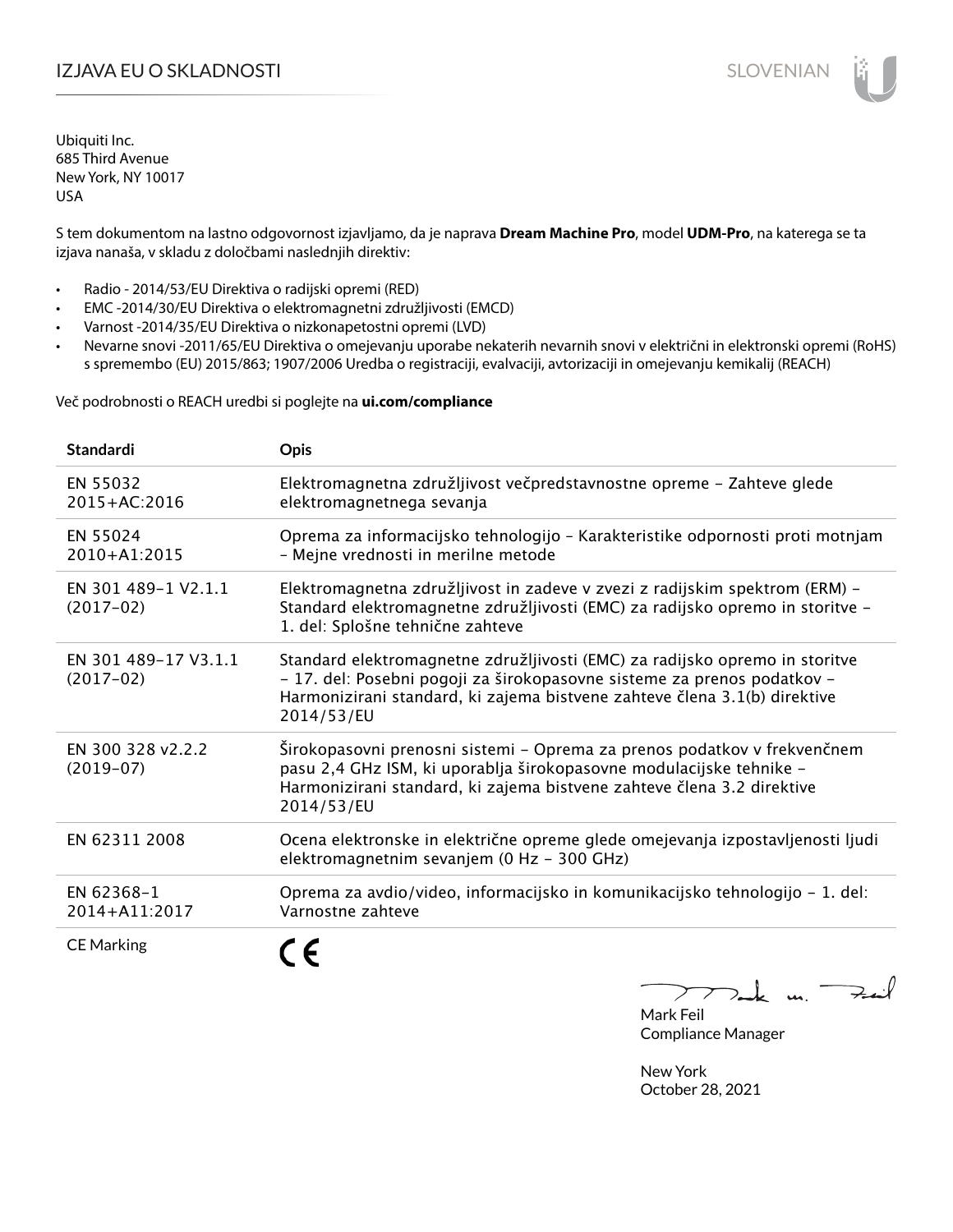Διά του παρόντος δηλώνουμε με αποκλειστική ευθύνη μας ότι το **Dream Machine Pro**, μοντέλο **UDM-Pro**, στο οποίο αναφέρεται η παρούσα δήλωση, είναι σύμφωνο με τις διατάξεις των Οδηγιών

- Ραδιοεξοπλισμός Οδηγία Ραδιοεξοπλισμού (RED) 2014/53/ΕΕ
- EMC Οδηγία Ηλεκτρομαγνητικής Συμβατότητας (EMCD) 2014/30/ΕΕ
- Ασφάλεια Οδηγία Χαμηλής Τάσης (LVD) 2014/35/ΕΕ
- Επικίνδυνα Υλικά Περιορισμός της Χρήσης Ορισμένων Επικίνδυνων Ουσιών σε Ηλεκτρικό και Ηλεκτρονικό Εξοπλισμό (RoHS) 2011/65/ΕΕ με τροποποίηση (ΕΕ) 2015/863. Καταχώριση, Αξιολόγηση, Εξουσιοδότηση και Περιορισμός Χημικών Ουσιών (REACH) 1907/2006

Για περισσότερες λεπτομέρειες σχετικά με το REACH, παρακαλούμε ανατρέξτε στη διεύθυνση **ui.com/compliance**

| Πρότυπα                             | Περιγραφή                                                                                                                                                                                                                                                              |
|-------------------------------------|------------------------------------------------------------------------------------------------------------------------------------------------------------------------------------------------------------------------------------------------------------------------|
| EN 55032<br>2015+AC:2016            | Ηλεκτρομαγνητική συμβατότητα εξοπλισμού πολυμέσων - Απαιτήσεις<br>εκπομπών                                                                                                                                                                                             |
| EN 55024<br>2010+A1:2015            | Εξοπλισμός τεχνολογίας πληροφοριών - Χαρακτηριστικά θωράκισης - Όρια<br>και μέθοδοι μέτρησης                                                                                                                                                                           |
| EN 301 489-1 V2.1.1<br>$(2017-02)$  | Ηλεκτρομαγνητική συμβατότητα και Θέματα Ραδιοφάσματος (ERM). Πρότυπο<br>ηλεκτρομαγνητικής συμβατότητας (ΕΜC) για ραδιοεξοπλισμό και υπηρεσίες.<br>Μέρος 1: Κοινές τεχνικές απαιτήσεις                                                                                  |
| EN 301 489-17 V3.1.1<br>$(2017-02)$ | Πρότυπο ηλεκτρομαγνητικής συμβατότητας (ΕΜC) για ραδιοεξοπλισμό και<br>υπηρεσίες. Μέρος 17: Ειδικοί όροι για Συστήματα Μετάδοσης Δεδομένων<br>Ευρείας Ζώνης · Εναρμονισμένο Πρότυπο που καλύπτει τις βασικές<br>απαιτήσεις του άρθρου 3.1 (β) της Οδηγίας 2014/53 / ΕΕ |
| EN 300 328 v2.2.2<br>$(2019-07)$    | Ευρυζωνικά συστήματα μετάδοσης. Εξοπλισμός μετάδοσης δεδομένων<br>που λειτουργεί στη ζώνη ISM 2,4 GHz και χρησιμοποιεί ευρυζωνικές<br>τεχνικές διαμόρφωσης. Εναρμονισμένο πρότυπο που καλύπτει τις βασικές<br>απαιτήσεις του άρθρου 3.2 της Οδηγίας 2014/53 / ΕΕ       |
| EN 62311 2008                       | Αξιολόγηση ηλεκτρονικού και ηλεκτρικού εξοπλισμού που σχετίζεται με<br>περιορισμούς έκθεσης στον άνθρωπο για ηλεκτρομαγνητικά πεδία (0 Hz -<br>300 GHz)                                                                                                                |
| EN 62368-1<br>2014+A11:2017         | Εξοπλισμός τεχνολογίας ήχου/εικόνας, πληροφορικής και επικοινωνιών -<br>Μέρος 1: Απαιτήσεις ασφάλειας                                                                                                                                                                  |
| <b>CE Marking</b>                   |                                                                                                                                                                                                                                                                        |

Tak m. Fail  $\sum$ 

Mark Feil Compliance Manager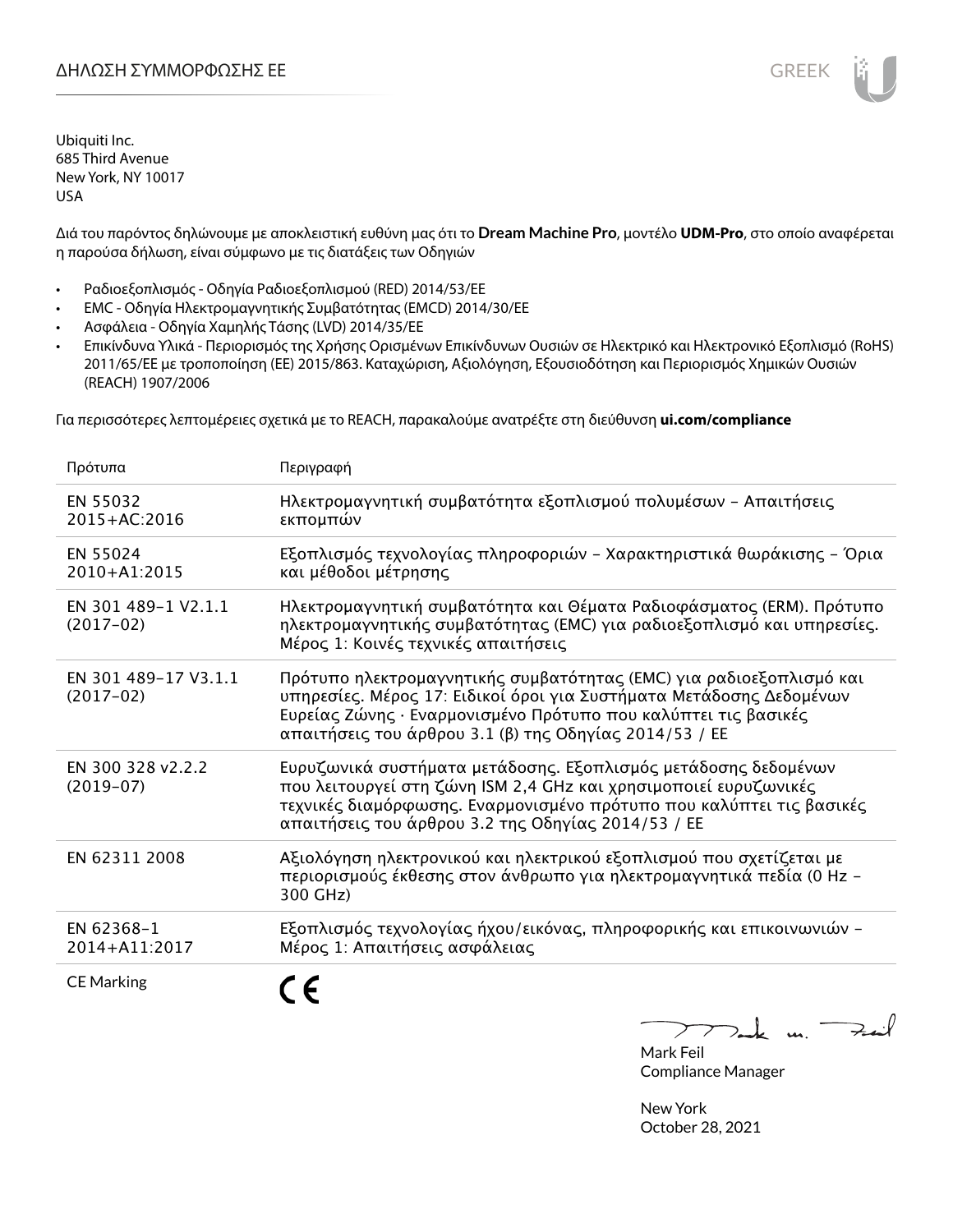# EÚ VYHLÁSENIE O SÚHLASE SLOVAK SLOVAK

Ubiquiti Inc. 685 Third Avenue New York, NY 10017 USA

Týmto prehlasuje, na našu výlučnú zodpovednosť, že **Dream Machine Pro**, model **UDM-Pro**, ktorého sa toto vyhlásenie týka, je v súlade s ustanoveniami Smerníc

- Rádio 2014/53/EÚ Smernica o Rádiových Zariadeniach (RED)
- EMC -2014/30/EÚ Smernica o Elektromagnetickej Kompatibilite (EMCD)
- Bezpečnosť -2014/35/EÚ Smernica o Nízkom Napätí (LVD)
- Nebezpečné Materiály -2011/65/EÚ Obmedzenie Používania Určitých Nebezpečných Látok v Elektrických a Elektronických Zariadeniach (RoHS) s dodatkom (EÚ) 2015/863; 1907/2006 Registrácia, Hodnotenie, Autorizácia a Obmedzenie chemikálií (REACH)

Ďalšie informácie o REACH môžete nájsť na **ui.com/compliance**

| Štandardy                           | <b>Popis</b>                                                                                                                                                                                                                                                 |
|-------------------------------------|--------------------------------------------------------------------------------------------------------------------------------------------------------------------------------------------------------------------------------------------------------------|
| EN 55032<br>2015+AC:2016            | Elektromagnetická kompatibilita multimediálnych zariadení - emisné<br>požiadavky                                                                                                                                                                             |
| EN 55024<br>2010+A1:2015            | Zariadenia informačných technológií - Charakteristiky odolnosti - Limity a<br>metódy merania                                                                                                                                                                 |
| EN 301 489-1 V2.1.1<br>$(2017-02)$  | Elektromagnetická kompatibilita a záležitosti rádiového spektra (ERM). Norma<br>elektromagnetickej kompatibility (EMC) pre rádiové zariadenia a služby:<br>Spoločné technické požiadavky                                                                     |
| EN 301 489-17 V3.1.1<br>$(2017-02)$ | Norma elektromagnetickej kompatibility (EMC) na rádiové zariadenia a služby.<br>17. časť: Osobitné podmienky pre širokopásmové systémy prenosu dát.<br>Harmonizovaná norma vzťahujúca sa na základné požiadavky článku 3.1 písm.<br>b) smernice $2014/53/EU$ |
| EN 300 328 v2.2.2<br>$(2019-07)$    | Širokopásmové prenosové systémy. Zariadenia na prenos údajov pracujúce<br>v pásme ISM 2,4 GHz a používajúce širokopásmové modulačné techniky.<br>Harmonizovaná norma vzťahujúca sa na základné požiadavky článku 3.2<br>smernice 2014/53/EÚ                  |
| EN 62311 2008                       | Posudzovanie elektronických a elektrických zariadení v súvislosti s<br>obmedzeniami vystavenia ľudí elektromagnetickým poliam (0 Hz - 300 GHz)                                                                                                               |
| EN 62368-1<br>2014+A11:2017         | Zariadenia audio/video, informačnej a komunikačnej technológie - časť 1:<br>Bezpečnostné požiadavky                                                                                                                                                          |
| <b>CE Marking</b>                   |                                                                                                                                                                                                                                                              |

 $k$  un  $\rightarrow$  $\sum$ 

Mark Feil Compliance Manager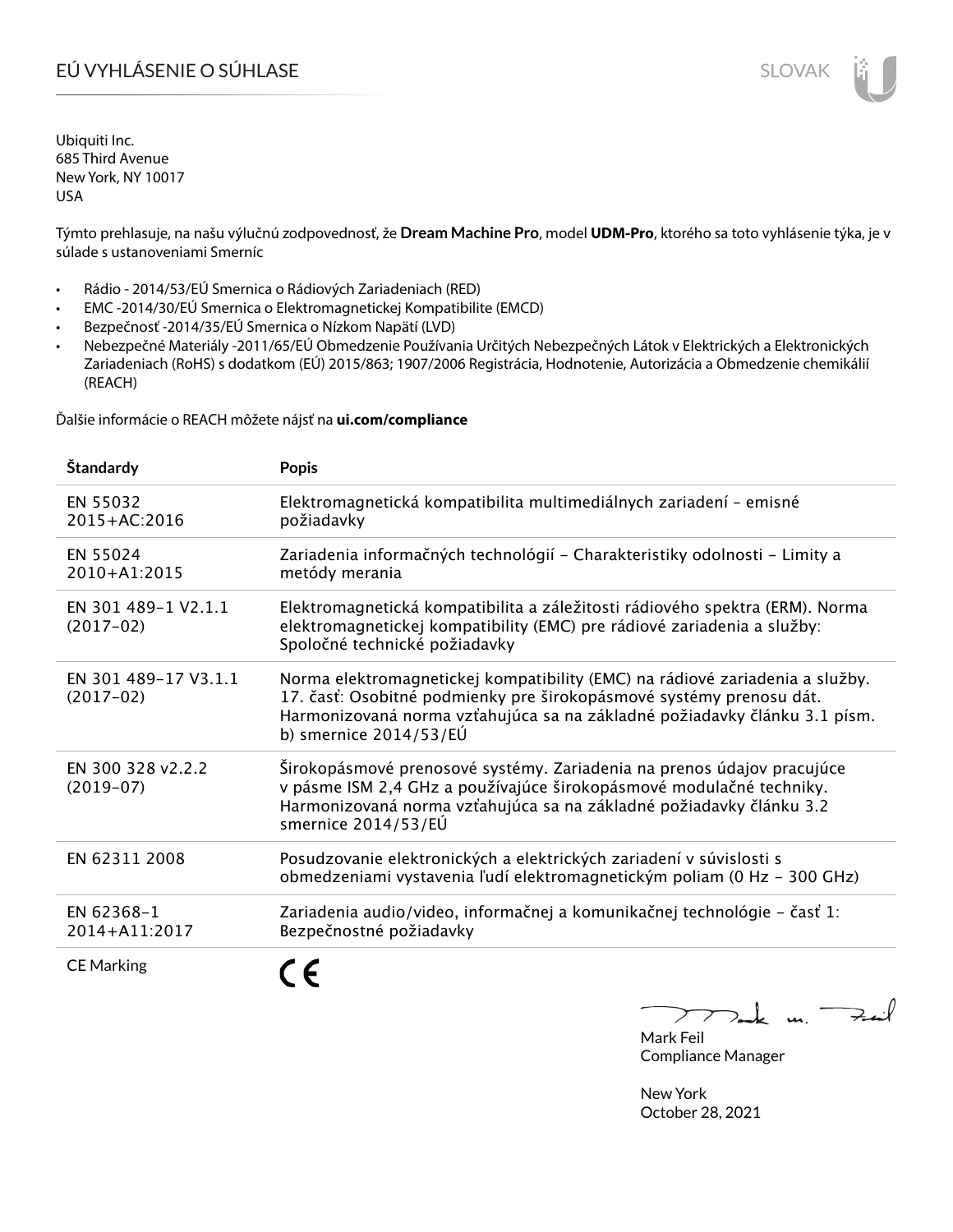# ES ATBILSTĪBAS DEKLARĀCIJA LATVIAN

Ubiquiti Inc. 685 Third Avenue New York, NY 10017 USA

Vienīgi uz savu atbildību deklarējam, ka iekārtas "**Dream Machine Pro**" modelis "**UDM-Pro**", uz ko attiecas šī deklarācija, atbilst šādu direktīvu noteikumiem:

- radio 2014/53/ES Radioiekārtu direktīva (RED);
- elektromagnētiskā saderība 2014/30/ES Elektromagnētiskās saderības direktīva (EMCD);
- drošība 2014/35/ES Zemsprieguma direktīva (LVD);
- bīstami materiāli 2011/65/ES Atsevišķu bīstamu ķīmisko vielu izmantošanas ierobežojumi elektriskajās un elektroniskajās iekārtās (RoHS) ar grozījumu (ES) 2015/863; 1907/2006 Ķīmisko vielu reģistrēšana, novērtēšana, atļaušana un ierobežošana (REACH).

Papildinformāciju par REACH lūdzam skatīt tīmekļa vietnē **ui.com/compliance**

| <b>Standarti</b>                    | <b>Apraksts</b>                                                                                                                                                                                                                                             |
|-------------------------------------|-------------------------------------------------------------------------------------------------------------------------------------------------------------------------------------------------------------------------------------------------------------|
| EN 55032<br>2015+AC:2016            | Multivides iekārtu elektromagnētiskā saderība - Emisijai piemērojamās prasības                                                                                                                                                                              |
| EN 55024<br>2010+A1:2015            | Informācijas tehnoloģijas iekārtas - Traucējumnoturības raksturlielumi -<br>Robežvērtības un mērīšanas metodes                                                                                                                                              |
| EN 301 489-1 V2.1.1<br>$(2017-02)$  | Elektromagnētiskā saderība un radiofrekvenču spektra jautājumi (ERM);<br>Elektromagnētiskās saderības (EMS) standarts radioiekārtām un dienestiem; 1.<br>daļa: Vispārējās tehniskās prasības                                                                |
| EN 301 489-17 V3.1.1<br>$(2017-02)$ | Elektromagnētiskās saderības (EMS) standarts radioiekārtām un dienestiem;<br>17. daļa: Īpašie nosacījumi platjoslas datu pārraides sistēmām; Saskaņotais<br>standarts, kas atbilst Direktīvas 2014/53/ES 3. panta 1. punkta b) apakšpunkta<br>pamatprasībām |
| EN 300 328 v2.2.2<br>$(2019-07)$    | Platjoslas pārraides sistēmas; Datu pārraides iekārtas, kas darbojas 2,4 GHz<br>ISM joslā un izmanto platjoslas modulācijas paņēmienus; Saskaņotais standarts,<br>kas atbilst Direktīvas 2014/53/ES 3. panta 2. punkta pamatprasībām                        |
| EN 62311 2008                       | Elektronisko un elektrisko iekārtu novērtēšana attiecībā uz ierobežojumiem 0<br>Hz-300 GHz elektromagnētisko lauku iedarbībai uz cilvēkiem                                                                                                                  |
| EN 62368-1<br>2014+A11:2017         | Audio/video, informācijas un komunikācijas tehnoloģiju aprīkojums - 1. daļa:<br>Drošības prasības                                                                                                                                                           |
| <b>CE Marking</b>                   |                                                                                                                                                                                                                                                             |

 $m.$  Fail  $\gt$ 

Mark Feil Compliance Manager